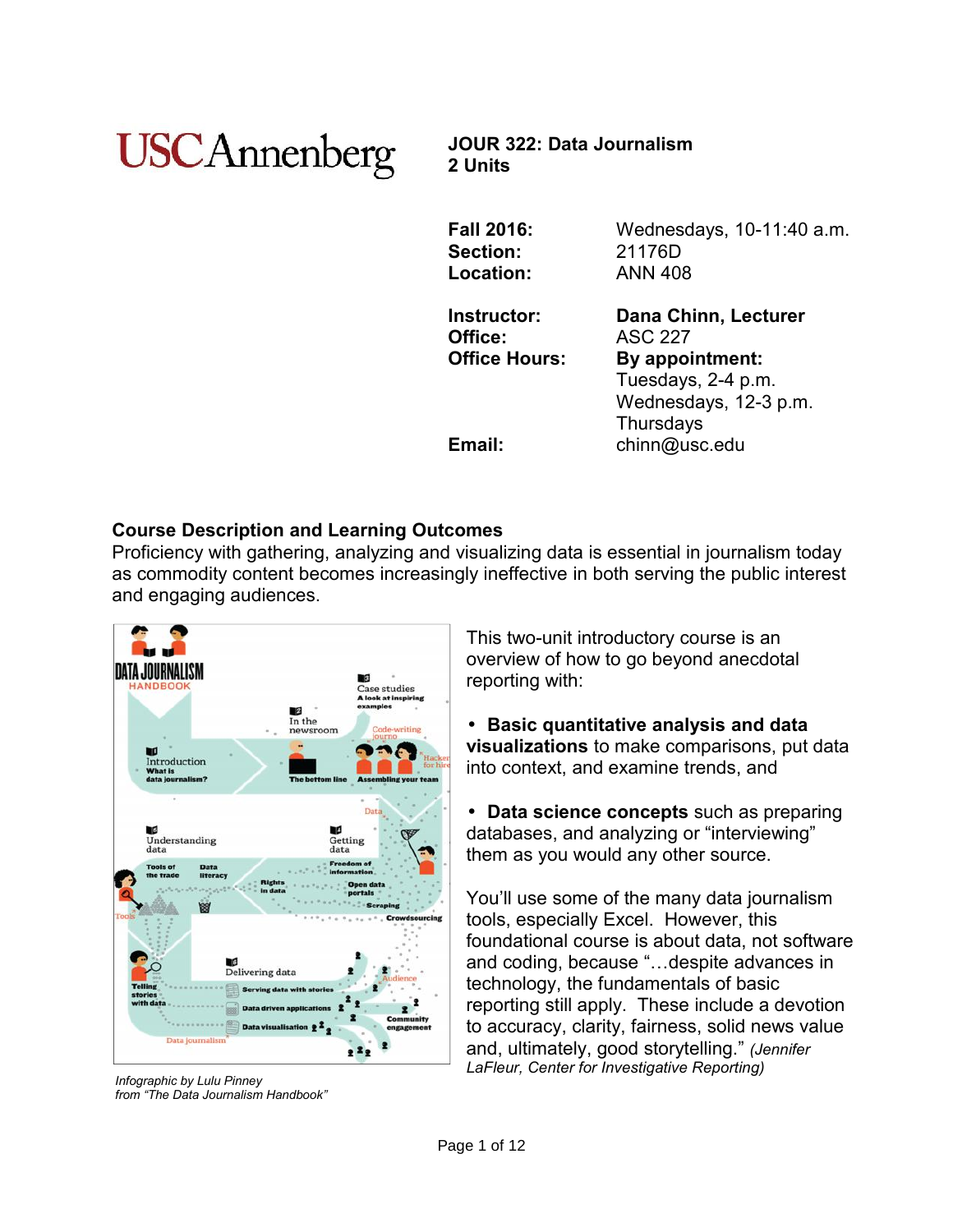## **Course Outcomes**

There's an old saying that "there's no data without a story, and no story without data." After successfully completing this course, you will have:

- 1. **Demonstrated your understanding of basic quantitative analysis and data visualization concepts** such as:
	- Percentages, rates, averages vs. medians, indexes and rankings
	- Line, bar and pie charts; tables; maps
- 2. **Gathered and structured at least one raw dataset using data integrity and transparency standards followed by professional journalists (midterm project).** You will have practiced extensively with Excel formulas and functions, and will understand what's required to use other tools such as SQL and QGIS.

# 3. **Produced a data journalism story package (final project)**

Your final project will build from the dataset you prepared for your midterm. It will include a story or infographic with charts, maps and/or illustrations that incorporates interviews and other reporting; a searchable database that helps audiences engage with your story; and an "about the data" page that explains your methodology.

4. **Learned whether you want to be a data journalist,** and if so, what topics and skills you need to pursue with coursework and internships.

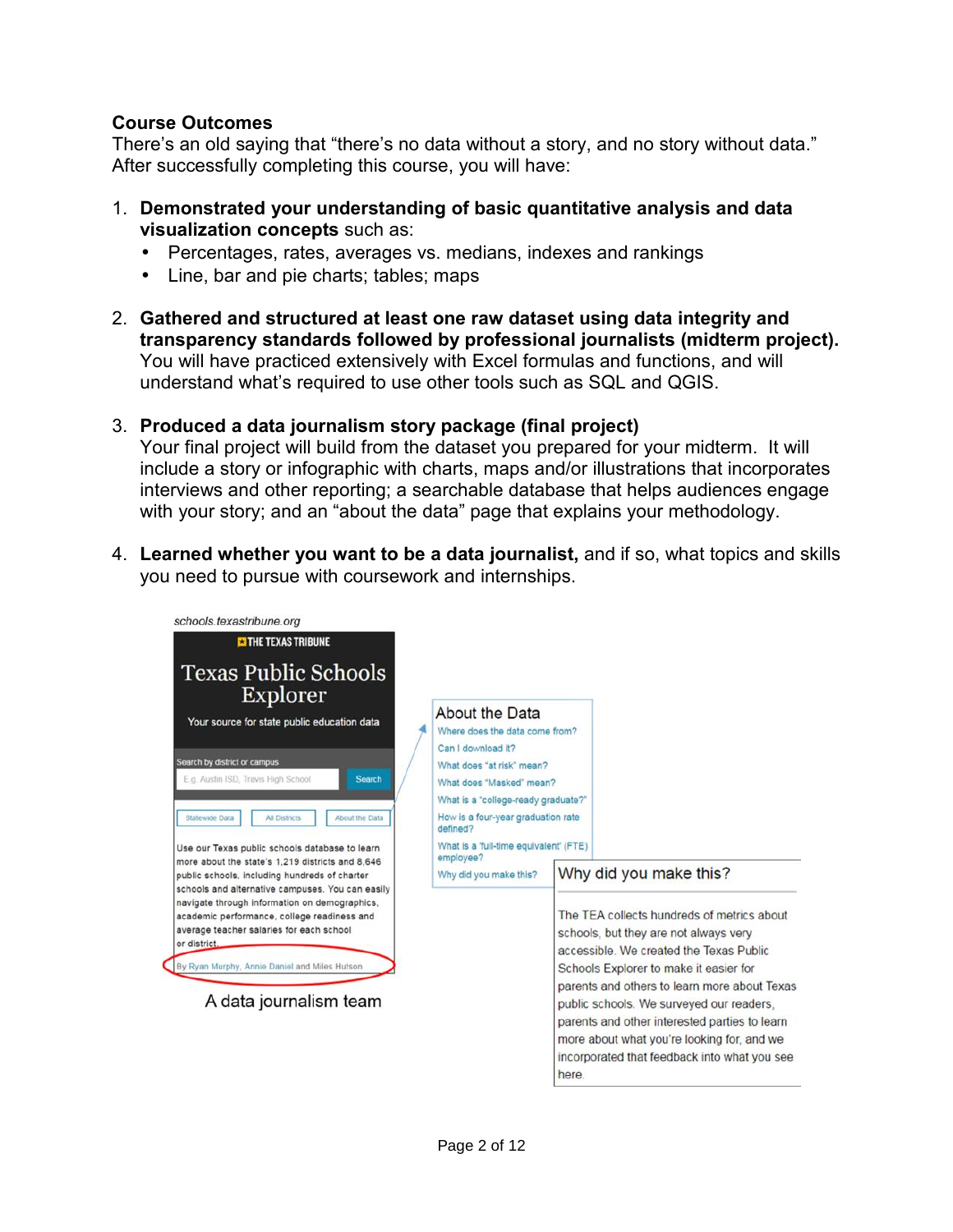## **Learning Objectives and Assessment**

- **Define components in news stories that need to be quantified**, and labelgood, bad and "so what" uses of data in stories. Describe what basic quantitative analysis and data visualization concepts should be used.
- **Demonstrate knowledge of basic quantitative analysis and data visualization concepts** in Excel with small datasets.
- **Illustrate your knowledge of the components of a data journalism story by writing story pitches** that include:
	- o Datasets as sources
	- o Plans for an interactive database
- **Examine different types of datasets and how they're structured.**
	- o **Government data** through open data portals, interviews, and/or Freedom of Information Act (federal) and California Public Records Act (state and local) requests
	- o **Sources** such as the Investigative Reporters and Editors, Inc./National Institute for Computer-Assisted Reporting Data Library
	- o **Datasets you compile** from hard copy documents, web scraping, observations and secondary sources.



- **Construct a simple relational database schema or table structure, and prepare the datasets for analysis and visualization tools.**
	- o Document why the data in a dataset was collected and how it's currently used; identify what's missing or needed in a codebook or record layout.
	- o Extract, clean, and code and otherwise prepare data to be analyzed in Excel, MySQL, Google Fusion Tools, QGIS and other tools.
- **Analyze datasets** with basic descriptive statistics. Demonstrate knowledge of what type of chart, table or map explains the findings or patterns effectively. Identify any additional coding or datasets that are needed. Interview sources based on your analyses.
- **Create a data journalism story package** that synthesizes your data analysis, interviews and other reporting.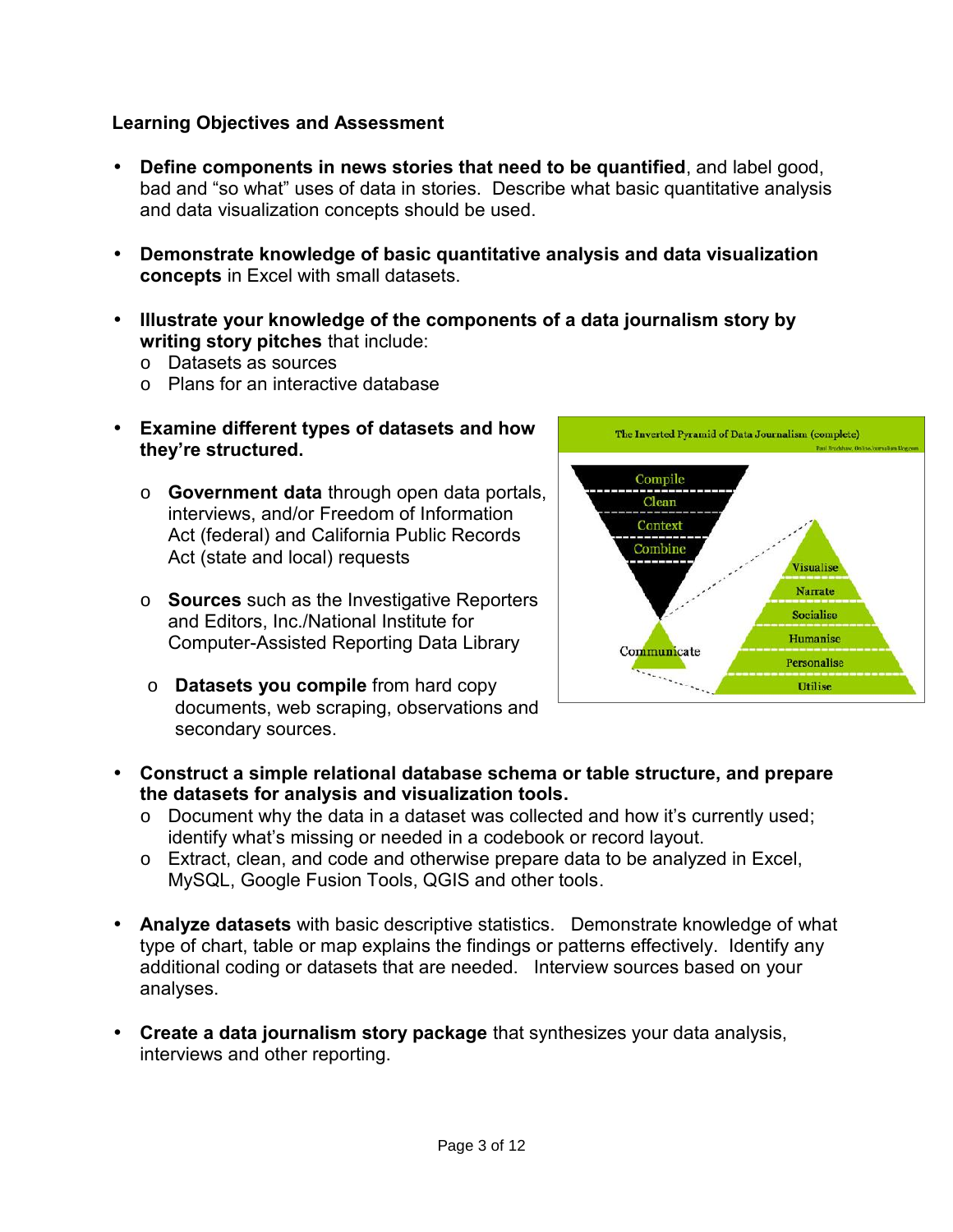# **Course Grade Components and Breakdown**

**Percent Of Grade 1. Basic quantitative analysis quiz 10%** Multiple-choice and short-answer quiz in class **2. Assignments: In-class and homework 20%** • Brief write-ups or short exercises • Story pitches **3. Midterm project: Dataset preparation 30% Database schema** or table We're Running Out of<br>Antibiotics structure of a dataset 000000 00 **A dataset that's been cleaned up and coded Descriptive statistics calculations Infographic with a** "We're Running Out of **\$20 000 000 000** Antibiotics," by Nicole Allan **summary and two charts**, \$35 NON NOR AND each with an explanatory paragraph

## **4. Final project: Data journalism story package 40%**

The final project builds on the dataset you prepared for your midterm project, or you can use a different dataset.

You can work individually or in teams of two (both will get the same grade).

- **Story orinfographic with a summary and three data visualizations** (chart, map or illustration, or any combination, e.g., could be three charts, or two charts and one map) based on your dataset analysis and interviews
- **Searchable database** wireframe
- **An "about the data" write-up** that includes definitions of terms, the assumptions you made when you cleaned and coded the data, and information about your interviews and other research that's essential to make your methodology transparent to readers
- **Dataset analysis (midterm project)**: database schema and record layout; both the raw and the cleaned-up, coded datasets; Excel workbook with descriptive statistics

 $\overline{\phantom{a}}$ **Total: 100%**

The Atlantic Chartist, March 2014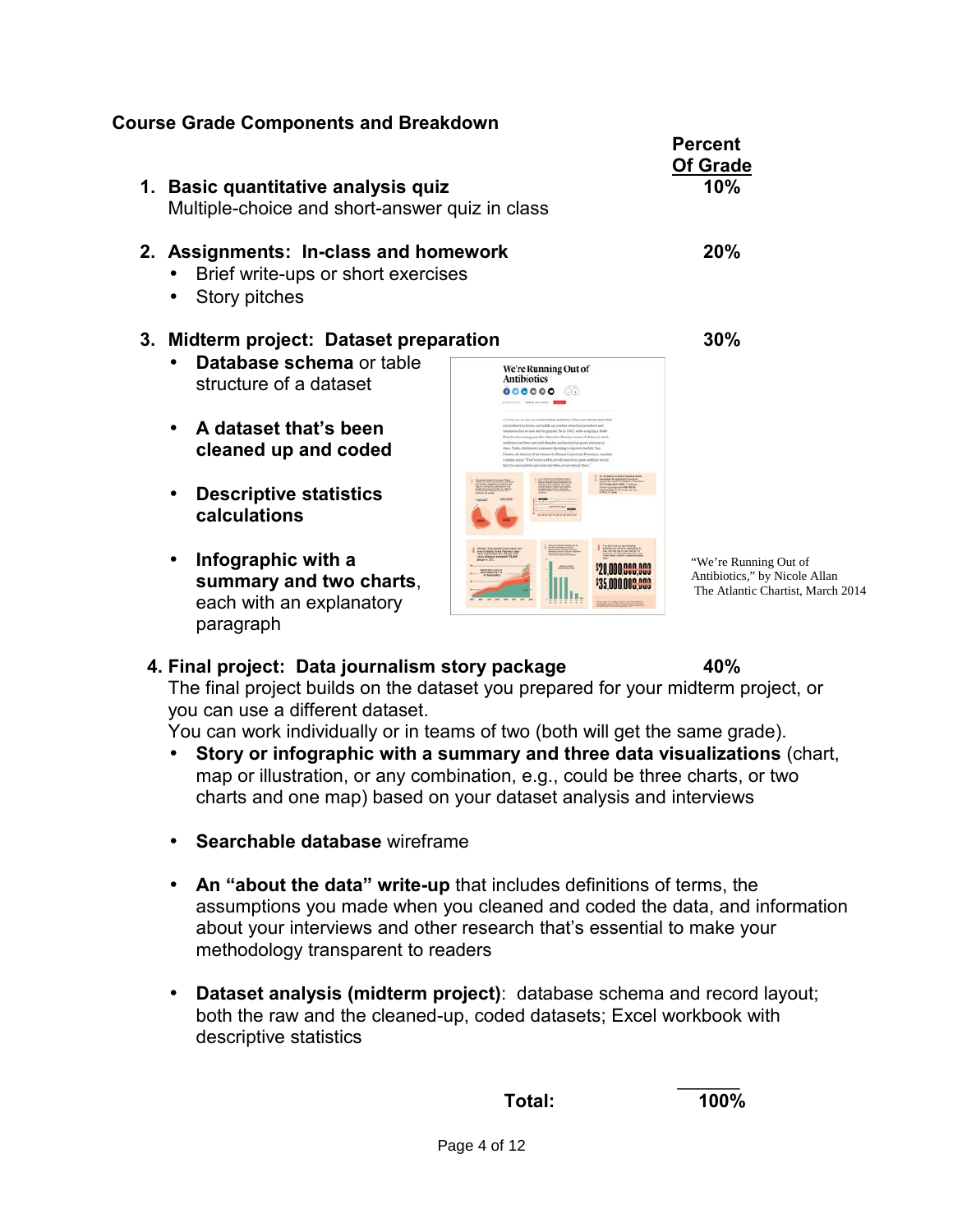# **Grading Scale**

Each assignment, quiz and story will be worth 100 points.

| A 95-100 | B+ 87-89 C+ 77-79 |  | $D+67-69$ |                |
|----------|-------------------|--|-----------|----------------|
| A- 90-94 | B 83-86 C 73-76   |  |           | D 63-66        |
|          | B- 80-82 C- 70-72 |  |           | D- 60-62       |
|          |                   |  |           | F 59 and below |

### **Grading Standards**

There will be grading rubrics for each assignment and project based on the following:

A

The story uses the correct data, is concise and complete, and suitable for publication. Calculations are correct and appropriately formatted (e.g., rounded). Sources (data, people, secondary sources) are correctly presented. Any data integrity issues and assumptions are identified.

The story is clearly written, is free of spelling and grammatical errors, and adheres to AP Style. It includes relevant data visualizations with explanatory text. There are no 3D and other types of graphs in formats that obscure the trends ordata points. Charts, graphs and/or maps use the correct colors, data labels and font sizes, and have unobtrusive backgrounds.

## B

The story has most of the attributes of an "A" story but is missing a significant element.

# C

The story uses the correct data and calculations, but is missing one or more significant elements and is poorly written. It may have some unsubstantiated statements such as "Many people think…" or "Most of the group…"

# D<sub>ar</sub>

The story uses only some of the correct data or calculations and is missing one or more significant elements. It would not be published.

## F

The story has a material factual error or doesn't use the correct data or calculations. It may have other major flaws such as stating hypotheses as facts.

## **Late assignment policy**

I will accept late assignments but will deduct 10 points or a full letter grade. An in-class assignment or quiz submitted after class will be graded as late.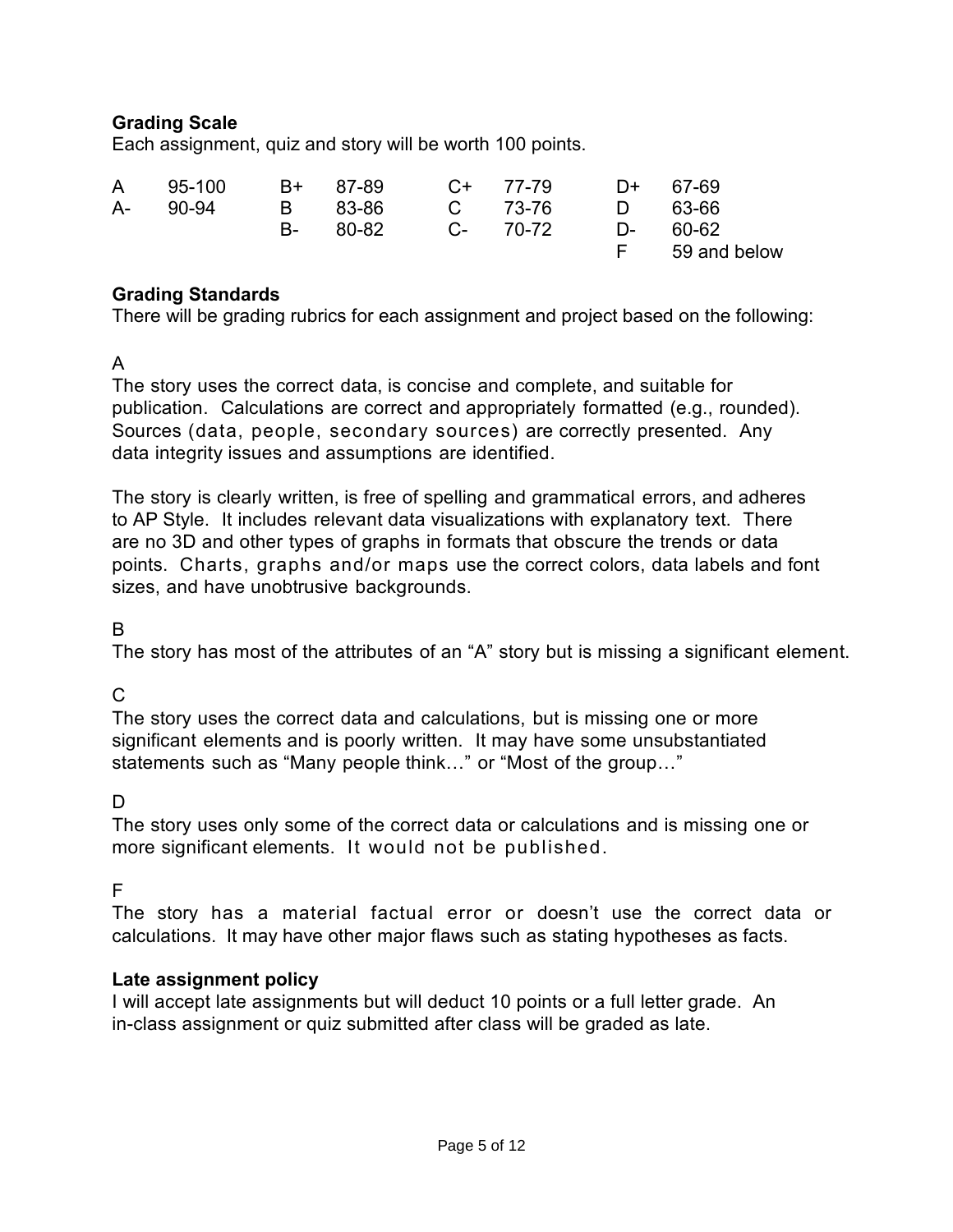# **Required Tools and Readings**

**1. Laptop (PC or Mac) with as much RAM and hard disk space as possible.** Please bring your laptop to every class.

## **2. Software**

**a. Microsoft Office 2016** (Word, Excel, PowerPoint) is available for free to USC students at itservices.usc.edu/officestudents.

**You will be using Excel to learn the building blocks of quantitative analysis and database design.** This is a two-unit introductory course, so the emphasis is on learning fundamental concepts rather than struggling with software.



Excel can be difficult for journalists to learn, but it's an essential tool for all aspects of data journalism. For data analysts, Excel is a sketchbook where you can quickly upload a dataset and experiment with different calculations. It's also often the easiest and most efficient way to prepare datasets before loading them into mapping, database and statistical analysis programs.

We'll be reviewing programs such as MySQL and QGIS, and you'll also see examples from our guest speakers.

## **b. Charts, tables, infographics and maps**

Your assignments and projects will be graded based on the principles in *The Wall Street Journal Guide to Information Graphics,* listed below. I'll be showing you how to do charts and tables in Excel and PowerPoint, and maps in Google Fusion Tables. However, for your assignments and projects, you are welcome to use any program or combination of programs that you'd like.



**3.** *Numbers in the Newsroom: Using Math and Statistics in News, Second Edition, E-version,* by Sarah Cohen for Investigative Reporters and Editors, Inc., 2014, 134 pages. Available via the IRE website store at store.ire.org.



**4.** *The Wall Street Journal Guide to Information Graphics: The Dos & Don'ts of Presenting Data, Facts, and Figures,* by Dona M. Wong, W.W. Norton, 2010, 158 pages.



**5.** *The Data Journalism Handbook: How Journalists Can Use Data to Improve the News*, edited by Jonathan Gray, Liliana Bounegru and Lucy Chambers, O'Reilly Media, 2012, 220 pages. A digital version is free at datajournalismhandbook.org/1.0/en/**.**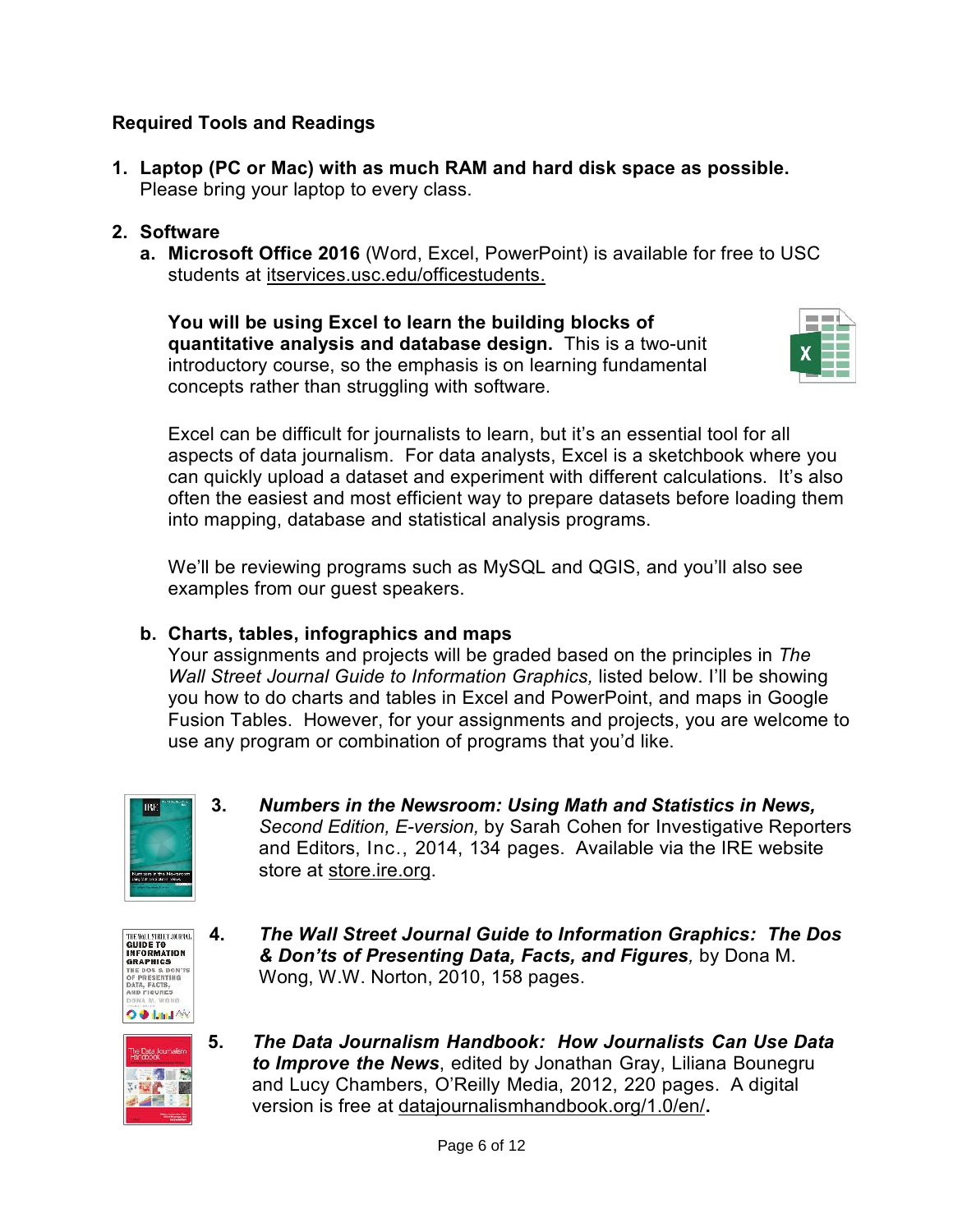# **Suggested Resources**

- **AP Stylebook:** Hard copy, online or any other source, e.g., tipsheet
- **Become a member of Investigative Reporters & Editors, Inc.** The IRE website (ire.org) gives members access to the National Institute for Computer-Assisted Reporting library of databases and many other data journalism resources. Student membership is \$25 a year. It's \$10 a semester per student if our entire class signs up, but I recommend you sign up for a year so you can access the materials after the course ends.
	- o **IRE Resource Center** ire.org/resource-center Tipsheets, story suggestions, stories and other resources.
	- o **NICAR-Learn** learn.ire.org Short videos on specific techniques and tips. Some are free; others are available with an annual paid subscription of \$25/year for IRE members; \$40/year, nonmembers.
- *The Functional Art: An Introduction to Information Graphics* **and Visualization**, by Alberto Cairo, New Riders/Peachpit/Pearson the the Education, 2013, 364 pages with DVD introductory information graphics video course.





Twitter: @albertocairo

Website: thefunctionalart.com

 The work of **Edward Tufte**, "arguably the most influential theoretician in information design and visualization," according to Alberto Cairo.

Website: edwardtufte.com Twitter: @EdwardTufte

 *The Manga Guide to Databases, Third Edition,* by Mana Takahashi, Shoko Azuma and Trend-Pro Co., Ltd, No Starch Press, 2012, 224 pages



A fun way to learn about database design and data integrity!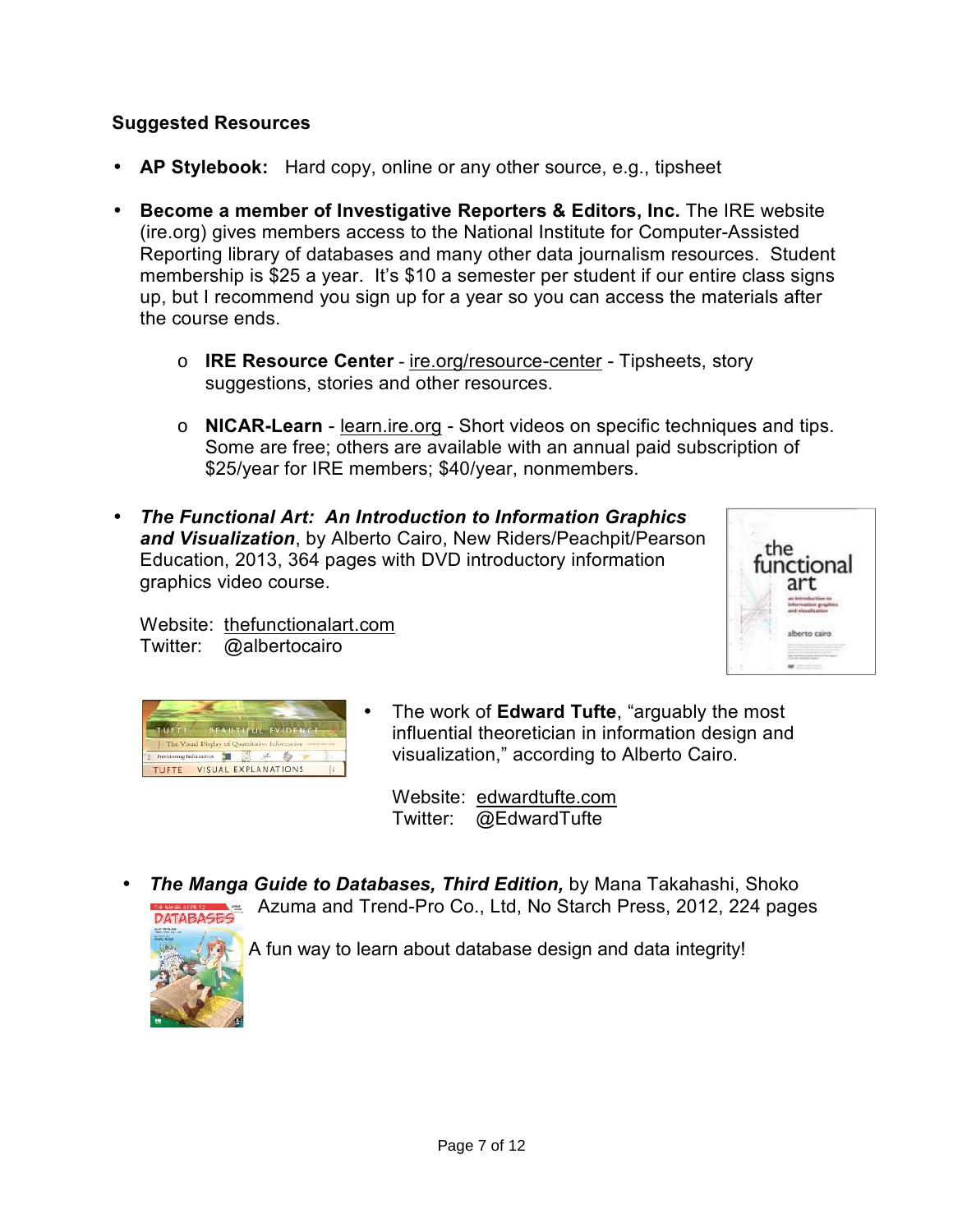# **Course Schedule**

Guest speakers will be added to the schedule throughout the semester.

Codes to required readings

| NN:   | Numbers in the Newsroom           |
|-------|-----------------------------------|
| WSJG: | WSJ Guide to Information Graphics |
| DJH:  | The Data Journalism Handbook      |

| <b>Week</b>             | <b>Topics</b>                                                                                                                                                                   | <b>Readings</b>                                                                            | <b>Homework due</b><br>the following week                                                                            |
|-------------------------|---------------------------------------------------------------------------------------------------------------------------------------------------------------------------------|--------------------------------------------------------------------------------------------|----------------------------------------------------------------------------------------------------------------------|
| 1                       | <b>Course overview</b><br>What is data journalism?                                                                                                                              | DJH Chapters 1, 2 &<br>3                                                                   | Skills and interests survey<br>on Blackboard<br>Identifying a data                                                   |
|                         |                                                                                                                                                                                 |                                                                                            | journalism story<br>If needed:<br>Update to Office 2016<br>$\bullet$<br>Excel tutorials on<br>$\bullet$<br>Lynda.com |
| $\overline{2}$          | What is a data journalism story?<br><b>Quantitative analysis with Excel 1</b><br>What's a number? 7 tips<br>The Pers: Fractions, rates,<br>$\bullet$<br>percents and per capita | NN Chapters 1 & 2<br><b>NN Fractions and</b><br>Percentages<br>Conversion Chart, p.<br>132 | Brief 1 with Excel<br>worksheet calculations                                                                         |
| 3                       | <b>Quantitative analysis with Excel 2</b><br>Averages, medians, modes<br>Standard deviation<br>Indexing and rankings<br>Excel filters; pivot tables                             | NN Chapter 2<br><b>WSJG Chapter 3</b>                                                      | <b>Brief 2 with Excel</b><br>worksheet calculations                                                                  |
| $\overline{\mathbf{4}}$ | <b>Quantitative analysis with Excel 3</b><br>Indexing and rankings<br>Excel sorting; ranges<br>Line vs. bar vs. pie charts                                                      | NN Chapter 6<br>WSJG Chapters 1 &<br>$\overline{2}$<br>DSJ pgs. 165-176,<br>186-190        | <b>Brief 3 with Excel</b><br>worksheet calculations<br>and charts<br>Practice quantitative<br>analysis quiz          |
| 5                       | Basic quantitative analysis quiz<br>Data journalism story pitches                                                                                                               | DJH Chapters 3, 5 &<br>6                                                                   | Two draft data journalism<br>story pitches                                                                           |
|                         |                                                                                                                                                                                 |                                                                                            |                                                                                                                      |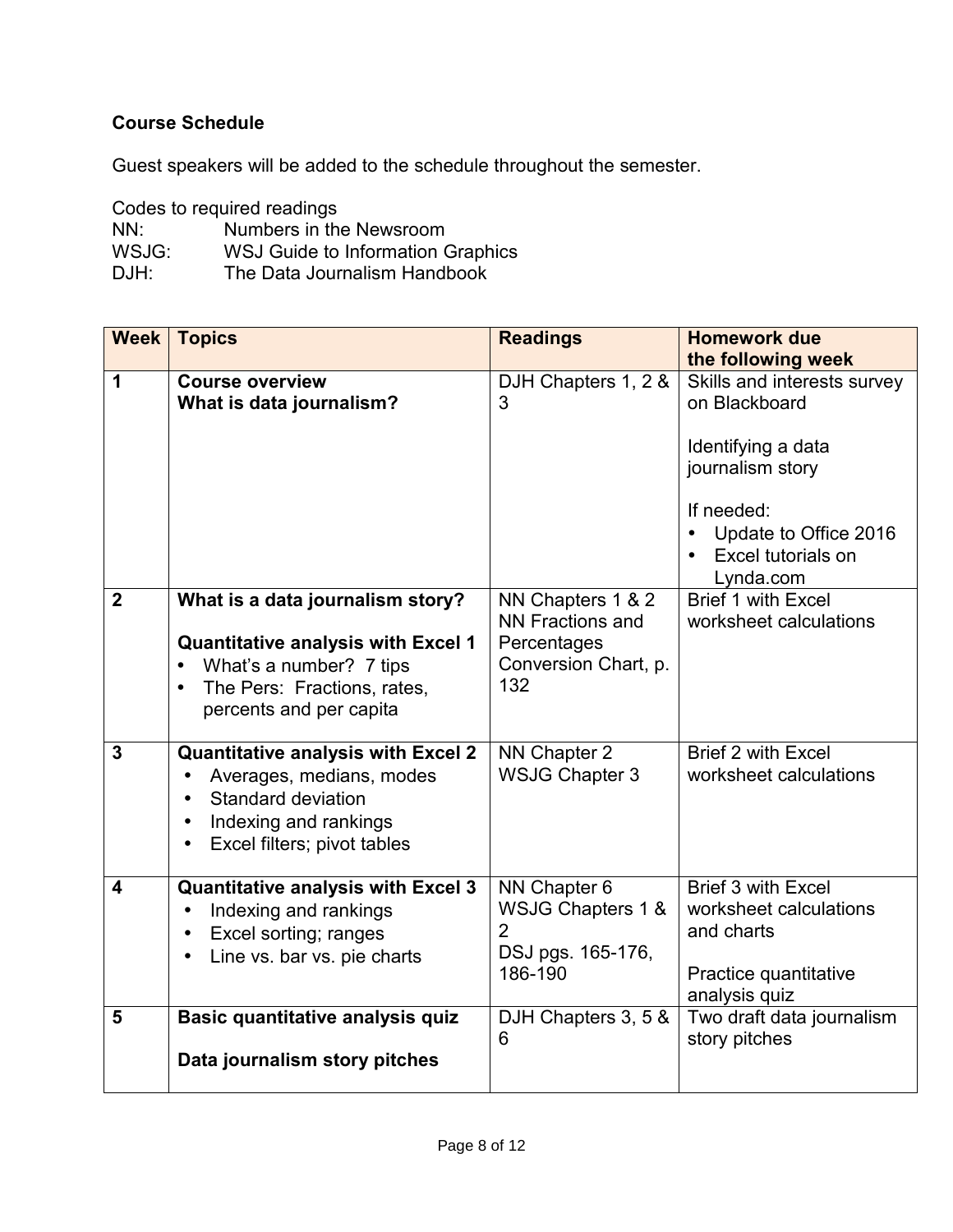| <b>Week</b>    | <b>Topics</b>                                                                                                                                                                                                                                                                                        | <b>Readings</b>                         | <b>Homework due</b><br>the following week                                                                                                        |
|----------------|------------------------------------------------------------------------------------------------------------------------------------------------------------------------------------------------------------------------------------------------------------------------------------------------------|-----------------------------------------|--------------------------------------------------------------------------------------------------------------------------------------------------|
| 6              | <b>Dataset sources</b><br>Government open data portals<br>$\bullet$<br>Public records requests<br>$\bullet$<br><b>IRE/NICAR and other sources</b><br>$\bullet$<br>Datasets you compile: web<br>$\bullet$<br>scraping; converting PDFs;<br>logging observations. Primary<br>sources on DocumentCloud. | DJH Chapter 4                           | Identify and obtain at least<br>two possible midterm<br>datasets. Also, draft a<br>public records request.<br>Two revised draft story<br>pitches |
| $\overline{7}$ | <b>Preparing datasets for analysis</b><br>and accurate reporting<br>Database schemas or table<br>$\bullet$<br>structures; labels<br>Data types, codebooks or record<br>layouts                                                                                                                       | Handout to be<br>determined             | Draft midterm project<br>database schema for one<br>draft story pitch                                                                            |
| 8              | Midterm project workshop -<br>dataset preparation<br>Revise schema and record<br>$\bullet$<br>layouts<br>Clean data.<br>$\bullet$<br>Compile code sheet; label rows<br>$\bullet$                                                                                                                     |                                         | Finalize midterm project<br>database schema.<br>Finish data clean-up and<br>coding.<br>Calculate descriptive<br>statistics.                      |
| 9              | Midterm project workshop -<br>infographic with at least two<br>charts<br>Review cleaned and coded data<br>$\bullet$<br>and descriptive statistics.<br>Draft infographic.                                                                                                                             |                                         | Complete midterm project<br>- due at the beginning of<br>class in Week 10                                                                        |
| 10             | <b>Maps and Google Fusion Tables</b><br>When to use a map<br>$\bullet$<br>Types of maps; examples of map<br>abuse<br>Overview of mapping programs<br>$\bullet$<br>Database schemas and record<br>$\bullet$<br>layouts - Google Fusion Tables<br>vs. QGIS and others                                  | <b>WSJG pgs. 90-91</b><br>DJH Chapter 6 | Map exercise                                                                                                                                     |
| 11             | <b>Final project overview</b><br>Data journalism story pitches<br>$\bullet$<br>Interviewing with data<br>$\bullet$<br>Discuss final project story ideas<br>$\bullet$<br>and teams (optional)                                                                                                         | To be determined                        | Draft final project story<br>pitch.                                                                                                              |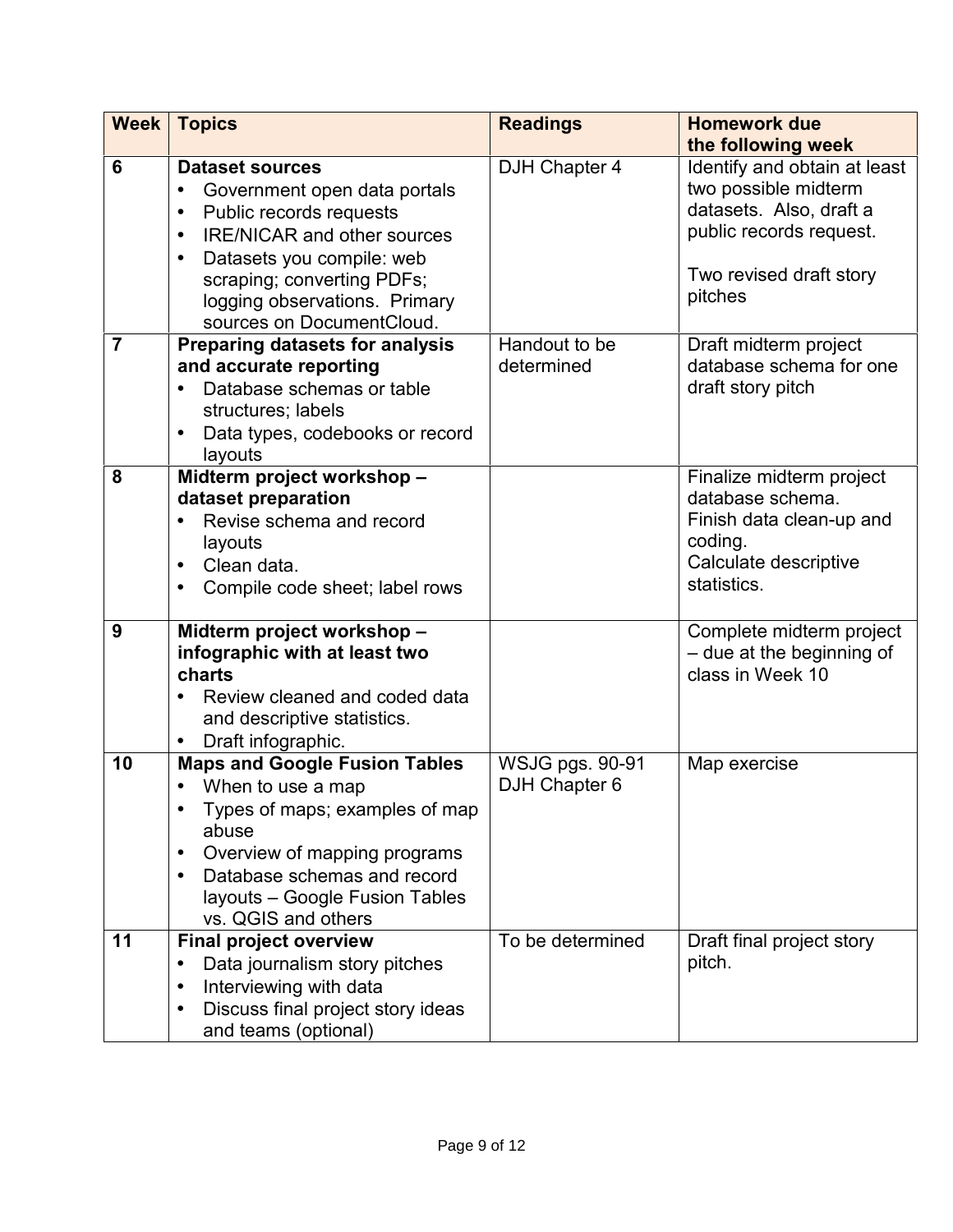| Week | <b>Topics</b>                                                                 | <b>Readings</b>  | <b>Homework due</b><br>the following week        |
|------|-------------------------------------------------------------------------------|------------------|--------------------------------------------------|
| 12   | Searchable databases and<br>additional topics based on final<br>story pitches | To be determined | Work on final project<br>package and interviews. |
| 13   | Data journalism teams and<br>applying for internships                         | To be determined | Work on final project<br>package and interviews. |
|      | Final project workshop                                                        |                  |                                                  |
| 14   | No class - Thanksgiving break                                                 |                  |                                                  |
| 15   | <b>Final project workshop</b>                                                 |                  |                                                  |

**The final project is due via Blackboard on Monday, December 12, 2016, 5 p.m.**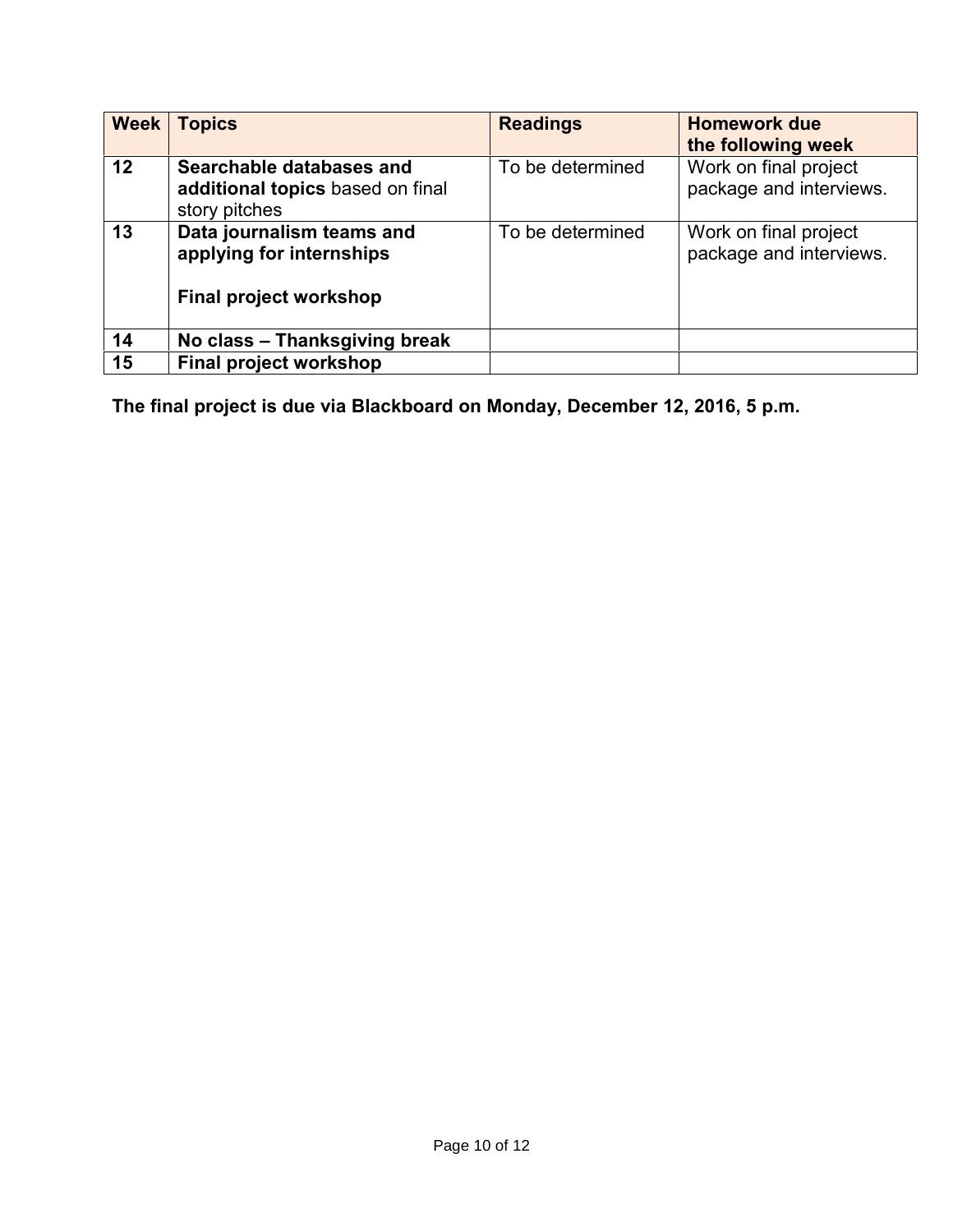#### **Policies and Procedures**

#### **Internships**

The value of professional internships as part of the overall educational experience of our students has long been recognized by the School of Journalism. Accordingly, while internships are not required for successful completion of this course, any student enrolled in this course that undertakes and completes an approved, non-paid internship during this semester shall earn academic extra credit herein of one percent of the total available semester points for this course. To receive instructor approval, a student must request an internship letter from the Annenberg Career Development Office and bring it to the instructor to sign by the end of the third week of classes. The student must submit the signed letter to the media organization, along with the evaluation form provided by the Career Development Office. The form should be filled out by the intern supervisor and returned to the instructor at the end of the semester. No credit will be given if an evaluation form is not turned into the instructor by the last day of class. Note: The internship must by unpaid and can only be applied to one journalism class.

# **Statement on Academic Conduct and Support Systems**

# **Academic Conduct**

#### *Plagiarism*

Presenting someone else's ideas as your own, either verbatim or recast in your own words - is a serious academic offense with serious consequences. Please familiarize yourself with the discussion of plagiarism in *SCampus* in Section 11, *Behavior Violating University Standards* https://scampus.usc.edu/b/11-00 behavior-violating-university-standards-and-appropriate-sanctions/. Other forms of academic dishonesty are equally unacceptable. See additional information in *SCampus* and university policies on scientific misconduct, http://policy.usc.edu/scientific-misconduct/.

#### *USC School of Journalism Policy on Academic Integrity*

The following is the USC Annenberg School of Journalism's policy on academic integrity and repeated in the syllabus for every course in the school:

"Since its founding, the USC School of Journalism has maintained a commitment to the highest standards of ethical conduct and academic excellence. Any student found plagiarizing, fabricating, cheating on examinations, and/or purchasing papers or other assignments faces sanctions ranging from an 'F' on the assignment to dismissal from the School of Journalism. All academic integrity violations will be reported to the office of Student Judicial Affairs & Community Standards (SJACS), as per university policy, as wellas journalism school administrators."

In addition, it is assumed that the work you submit for this course is work you have produced entirely by yourself, and has not been previously produced by you for submission in another course or Learning Lab, without approval of the instructor.

#### **Support Systems**

#### *Equity and Diversity*

Discrimination, sexual assault, and harassment are not tolerated by the university. You are encouraged to report any incidents to the *Office of Equity and Diversity* http://equity.usc.edu/ or to the *Department of Public Safety* http://dps.usc.edu/contact/report/. This is important for the safety of the whole USC community. Another member of the university community - such as a friend, classmate, advisor, or faculty member - can help initiate the report, or can initiate the report on behalf of another person. *The Center for Women and Men* http://www.usc.edu/student-affairs/cwm/ provides 24/7 confidential support, and the sexual assault resource center webpage https://sarc.usc.edu/ describes reporting options and other resources.

#### *Support with Scholarly Writing*

A number of USC's schools provide support for students who need help with scholarly writing. Check with your advisor or program staff to find out more. Students whose primary language is not English should check with the *American Language Institute* http://ali.usc.edu/ which sponsors courses and workshops specifically for international graduate students.